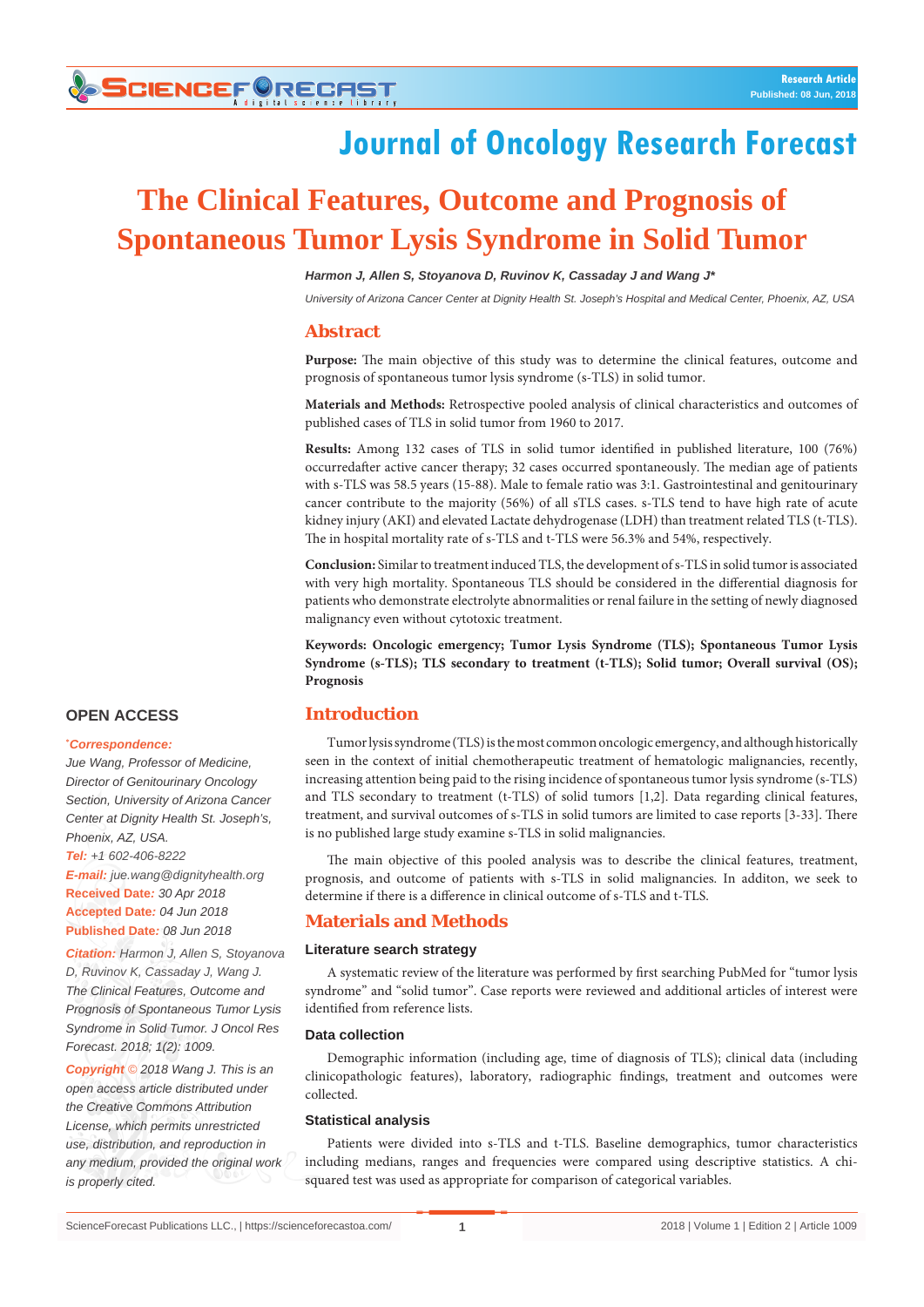

Survival was calculated according to the Kaplan-Meier method and the survival curves were compared by univariate analysis with the long-rank test. Overall survival (OS) was defined as the time from the date of TLS diagnosis to the date of death. Statistical significance was defined as a p-value <0.05. All analyses were performed using SPSS ver. 24.0 (SPSS Inc., Chicago, IL).

### **Results**

### **Patient and tumor characteristics**

A total of 132 patients with TLS in solid tumor were included in this study. The majority of patients 100 (76%) of TLS was associated with a variety of treatment regimens, including chemotherapy, target agents, immunotherapy, hormonal therapy, radiation therapy, chemoembolization, and surgery. The rest 32 (24%) patients had s-TLS before any cancer treatment.

The median age of 32 patients who developed s-TLS was 58.5 years (15-88). Male to female ratio was 3:1. The most common sites were gastrointestinal (29%) and genitourinary (17%). Liver metastasis was identified in 81% of patients.

### **Comparison of spontaneous and treatment related TLS**

A comparison was made between patients with s-TLS and t- TLS. The demographic feature, clinicopathologic features, symptoms and survival outcomes of the two groups were summarized in Table 1. Gastrointestinal and genitourinary cancer contributes to the majority (56%) of all sTLS cases. In addition, s-TLS tend to have higher rate of AKI and elevated LDH than t-TLS. The differencein the frequency of hyperphosphatemia in s-TLS (68%) and TTLS (80%) was noted, however, not statistically significant in our analysis.

### **Outcomes and prognostic factors**

The median overall survival (OS) of entire cohort was 13 months with 95% Confidence Interval (4.3-21.7). During study period, the mortality rate for s-TLS and t-TLS were 56% and 54%, respectively  $(p=0.97)$ .

Figure 1a showed Kaplan Meier survival curve of entire cohort of 132 patients with solid tumors and tumor lysis syndrome. Figure 1b showed survival distribution stratified by etiology. Patients withspontaneous TLS had a very poor overall survival, similar to those treatment related TLS patients.

### **Discussion**

Although previously thought quite rare, increasing numbers of case reports documenting TLS in solid malignancies have been published over the last decade [3-33]. This may be due to increased

**Table 1:** Comparison of the demographic and clinical characteristics of spontaneous tumor lysis syndrome (s-TLS) and TLS secondary to treatment (t-TLS) of solid tumors.

| N(%)                 | All               | <b>Spontaneous</b><br>TLS | <b>Treatment</b><br>related TLS | P value |
|----------------------|-------------------|---------------------------|---------------------------------|---------|
| Age, years $\geq 60$ | 58 (43.9%)        | 15 (46.9%)                | 43 (43%)                        | 0.7     |
| Sex, male            | 83 (62.9%)        | 24 (75%)                  | 59 (59%)                        | 0.1     |
| <b>Breast cancer</b> | 11 (8.3%)         | $1(3.1\%)$                | 10 (10%)                        | 0.22    |
| Liver metastasis     | 97 (73.5%)        | 26 (81.2%)                | 71 (71%)                        | 0.25    |
| Hyperphophatemia     | 102<br>(77.3%)    | 22 (68.8%)                | 80 (80%)                        | 0.4     |
| Hyperuricemia        | 114<br>$(83.4\%)$ | 27 (84.3%)                | 87 (87%)                        | 0.93    |
| Acute kidney injury  | 116<br>(87.9%)    | 28 (87.5%)                | 86 (86%)                        | 0.01    |
| <b>Elevated LDH</b>  | 94 (71.2%)        | 24 (75%)                  | 70 (70%)                        | 0.03    |
| Death                | 72(54.5%)         | 18 (56.3%)                | 54 (54%)                        | 0.95    |

**Table 2:** Patients with solid tumors and tumor lysis syndrome per tumor location.

|               | <b>Spontaneous TLS</b> | <b>Treatment related TLS</b> | Total |
|---------------|------------------------|------------------------------|-------|
| GI            | 10                     | 28                           | 38    |
| GU            | 8                      | 16                           | 24    |
| <b>Breast</b> |                        | 10                           | 11    |
| Lung          | 5                      | 15                           | 20    |
| <b>Skin</b>   |                        | 13                           | 14    |
| <b>Others</b> |                        | 18                           | 25    |

awareness and surveillance, as well as improved efficacy of cancer treatment. The underling mechanisms and triggers for spontaneous TLS have not been well described. It was speculated that necrosis of bulky tumor masses as a result of rapid growth, insufficient blood supply and subsequent hypoxia, could initiate the pathological cascade of TLS and activate inflammatory mechanisms that ultimately resulting in systemic cytokine storm, ARF and fetal arrhythmias [1,2]. Although advanced age, dehydration, impaired kidney function, were recognized host related risk factors, while large, rapidly growing and chemosensitive malignancies such as germ cell tumor and small cell lung cancer, were recognized as tumor related risk factors, however, our study show TLS occur in essentially every tumor type, tumor burden likely more important risk factor than tissue origin or location. In this largest study TLS in solid tumors; 32 cases of 132 TLS cases (24%) were s-TLS. Consistent with findings in other study, TLS is most often occur in patients with high tumor grade and/or advanced stage. Liver metastases documented in 81% of all s-TLS cases in our cohort.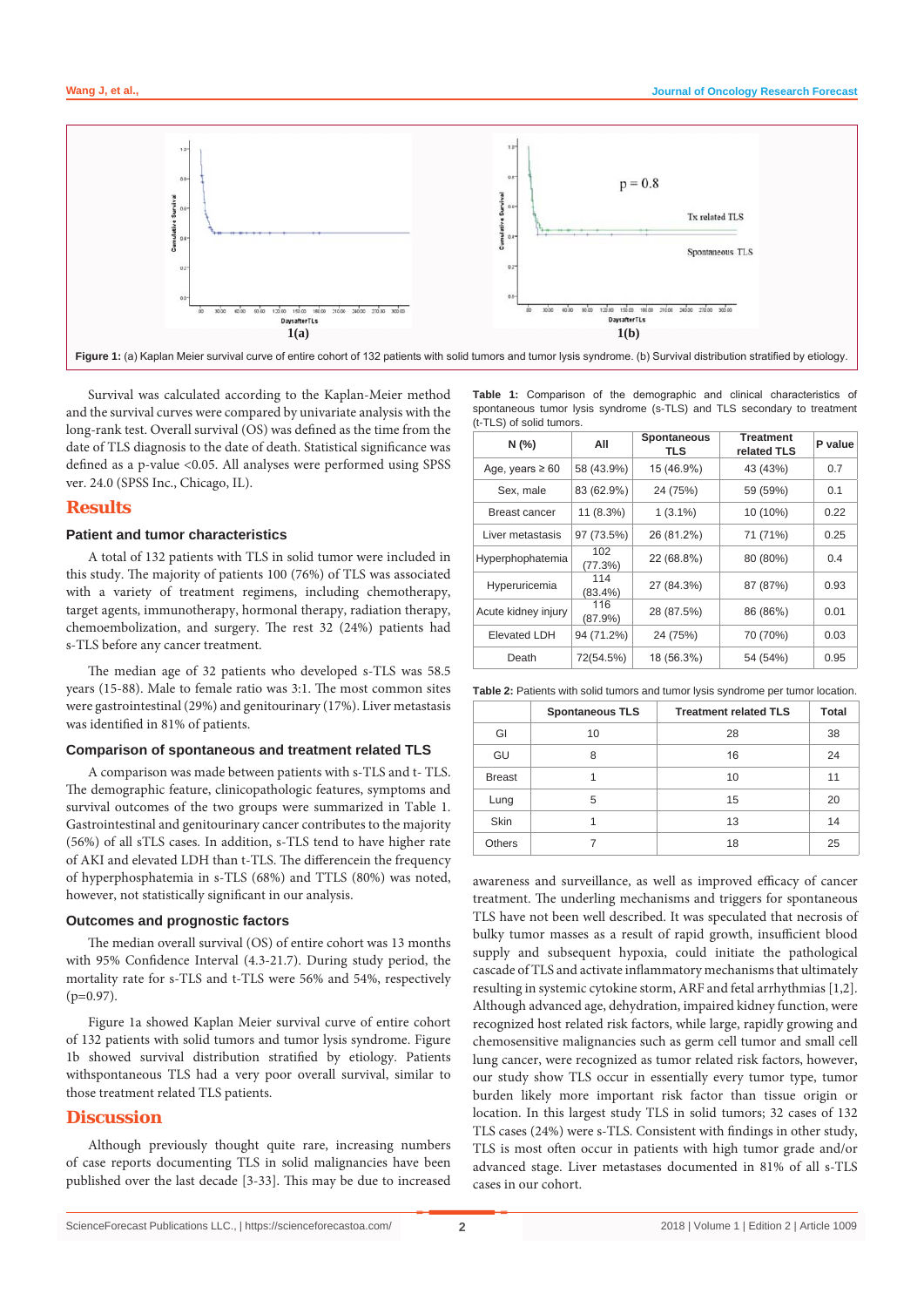Our analysis show s-TLS have high rate of acute kidney injury (AKI) and elevated lactate dehydrogenase (LDH), than t-TLS. As seen in this study, hyperphosphatemia was previous thought less frequently in s-TLS than that in t-TLS. Although the difference of frequency of hyperphosphatemia in s-TLS (68%) and t-TLS (80%) was not statistically significant in our analysis (Table 2), likely due to the small sample size. The potential explanation for this observation is that highly proliferative tumor recycle the phosphorus rapidly for the synthesis of new cells in tumors [3,27]. A large, prospective, multiinstitutional TLS registry likely the provide a more definitive answer to this question.

Two important findings from this study are noteworthy: first, TLS in solid tumors carries a worse prognosis when compared to hematologic malignancies. The reported mortality of patients with hematologic malignancies and TLS, 6-month mortality was 21%. The lacks of awareness of risk of s-TLS in solid tumor likely contribute to the higher mortality in this population. Urgent education efforts should be made to increase the awareness for this rare but potentially life-threatening oncologic emergency. Second, the prognosis of both s-TLS and t-TLS in solid tumor are similarly poor. In this study cohort, the mortality rate for s-TLS and t-TLS in solid tumors were 56%, and 54% respectively (p=0.97). The underlying cause of extremely high mortality is s-TLS is unknown. Thefrequent clinical observation of multi-organ failure, unstable circulatory dynamics in the patients who died after TLS suggested the possibility of involvement of humoral mediators [34-36]. We hypothesized that, in addition to electrolyte abnormalities and accumulation of metabolites due to tumor cell lysis, cytokine storm or hypercytokinemia might play a pivotal role in the pathophysiology of TLS. We proposed prospective evaluation of cytokines as biomarker of TLS and role of continuous hemodiafiltration (CHDF) in these patients. This research may lead novel strategy to decrease the high mortality of TLS in solid tumor. At this time, medical prophylaxis of TLS is not the standard of care for patients undergoing treatment of solid tumors. Based on our findings, s-TLS should be considered in the differential diagnosis of patients with elevated LDH and AKI and a significant burden of metastatic disease, particularly in the setting of hyperuricemia, hyperkalemia and hyperphosphatemia.

There are several limitations to this study. First, due to the inherent nature of retrospective studies and lack of accessibility to original medical records, we were unable to fully assess patient's performance status, comorbid conditions and clinical manifestations of TLS or adverse effects from active cancer therapy. Despite the limitations, the present study provides the most comprehensive information regarding the diagnosis and outcomes of TLS patients with solid tumors. The findings of this study would help improve our current understanding and develop optimal multidisciplinary management strategies for this rare, but potential fatal condition.

### **Conclusion**

TLS is a rare life-threatening condition increasely encountered by oncologists, Emergency Department physicians, and critical care teams. Our findings underscore the importance of heightened awareness, risk assessment and early prevention to reduce this serious, potential fetal complication of solid tumors.

### **References**

1. [Howard SC, Jones, DP, Pui CH. The tumor lysis syndrome. N Engl J Med.](https://www.ncbi.nlm.nih.gov/pubmed/21561350)  [2011; 364: 1844-1854.](https://www.ncbi.nlm.nih.gov/pubmed/21561350)

- 2. [Mott FE, Esana A, Chakmakjian C. Tumor lysis syndrome in solid tumors.](https://www.ncbi.nlm.nih.gov/pubmed/18628171)  [Support Cancer Therp. 2005; 2: 188-191.](https://www.ncbi.nlm.nih.gov/pubmed/18628171)
- 3. [Abboud M, Shamseddine A. Maxillary Sinus Squamous Cell Carcinoma](https://www.ncbi.nlm.nih.gov/pmc/articles/PMC2914387/)  [Presenting with Fatal Tumor Lysis Syndrome: A Case Report and Review](https://www.ncbi.nlm.nih.gov/pmc/articles/PMC2914387/)  [of the Literature. Case Reports in Oncology. 2009; 2: 229-233.](https://www.ncbi.nlm.nih.gov/pmc/articles/PMC2914387/)
- 4. [Bien E, Maciejka-Kapuscinska L, Niedzwiecki M, et al. Childhood](https://www.ncbi.nlm.nih.gov/pubmed/20517638)  [rhabdomyosarcoma metastatic to bone marrow presenting with](https://www.ncbi.nlm.nih.gov/pubmed/20517638)  [disseminated intravascular coagulation and acute tumour lysis syndrome:](https://www.ncbi.nlm.nih.gov/pubmed/20517638)  [review of the literature apropos of two cases. Clin Exp Metastasis. 2010;](https://www.ncbi.nlm.nih.gov/pubmed/20517638)  [27: 399-407.](https://www.ncbi.nlm.nih.gov/pubmed/20517638)
- 5. [Crittenden DR, Ackerman GL. Hyperuricemic acute renal failure in](https://www.ncbi.nlm.nih.gov/pubmed/831657)  [disseminated carcinoma. Arch Intern Med. 1977; 137: 97-99.](https://www.ncbi.nlm.nih.gov/pubmed/831657)
- 6. [D'Alessandro V, Greco A, Clemente C, et al. Severe spontaneous acute](https://www.ncbi.nlm.nih.gov/pubmed/21388073)  [tumor lysis syndrome and hypoglycemia in patient with germ cell tumor.](https://www.ncbi.nlm.nih.gov/pubmed/21388073)  [Tumori. 2010; 96: 1040-1043.](https://www.ncbi.nlm.nih.gov/pubmed/21388073)
- 7. [Feld J, Mehta H, Burkes RL. Acute spontaneous tumor lysis syndrome in](https://www.ncbi.nlm.nih.gov/pubmed/11039510)  [adenocarcinoma of the lung: a case report. Am J Clin Oncol. 2000; 23: 491-](https://www.ncbi.nlm.nih.gov/pubmed/11039510) [493.](https://www.ncbi.nlm.nih.gov/pubmed/11039510)
- 8. [Frestad D, Perner A, Pedersen UG. Acute onset and rapid progression of](https://www.ncbi.nlm.nih.gov/pubmed/25253481)  [multiple organ failure in a young adult with undiagnosed disseminated](https://www.ncbi.nlm.nih.gov/pubmed/25253481)  [colonic adenocarcinoma. Case Reports. 2014; 2014: bcr2014205002](https://www.ncbi.nlm.nih.gov/pubmed/25253481) [bcr2014205002.](https://www.ncbi.nlm.nih.gov/pubmed/25253481)
- 9. [Gbaguidi X, Goodrich L, Roca F, Suel P, Chassagne P. Bulky Solid Tumors](https://www.ncbi.nlm.nih.gov/pubmed/26782895)  [in Elderly Adults: Beware of Spontaneous Tumor Lysis Syndrome. J Am](https://www.ncbi.nlm.nih.gov/pubmed/26782895)  [Geriatr Soc. 2016; 64: 235-237.](https://www.ncbi.nlm.nih.gov/pubmed/26782895)
- 10. [Gemici C. Tumour lysis syndrome in solid tumours. Clin Oncol \(R](https://www.ncbi.nlm.nih.gov/pubmed/17168213)  [CollRadiol\). 2006; 18: 773-780.](https://www.ncbi.nlm.nih.gov/pubmed/17168213)
- 11. [Goyal H, Sawhney H, Bekara S, Singla U. Spontaneous Acute Tumour](https://www.ncbi.nlm.nih.gov/pubmed/24952154)  [Lysis Syndrome in Gastric Adenocarcinoma: A Case Report and Literature](https://www.ncbi.nlm.nih.gov/pubmed/24952154)  [Review. Journal of Gastrointestinal Cancer. 2014; 45: 208-211.](https://www.ncbi.nlm.nih.gov/pubmed/24952154)
- 12. [Goyal H, Sawhney H, Singh J. Spontaneous fatal recurrent tumor lysis](https://www.researchgate.net/publication/257621426_Spontaneous_fatal_recurrent_tumor_lysis_syndrome_in_ductal_breast_carcinoma)  [syndrome in ductal breast carcinoma. Community Oncology. 2012; 9:](https://www.researchgate.net/publication/257621426_Spontaneous_fatal_recurrent_tumor_lysis_syndrome_in_ductal_breast_carcinoma)  [136-137.](https://www.researchgate.net/publication/257621426_Spontaneous_fatal_recurrent_tumor_lysis_syndrome_in_ductal_breast_carcinoma)
- 13. [Hsu HH, Chan YL, Huang CC. Acute spontaneous tumor lysis presenting](https://www.ncbi.nlm.nih.gov/pubmed/15151259)  [with hyperuricemic acute renal failure: clinical features and therapeutic](https://www.ncbi.nlm.nih.gov/pubmed/15151259)  [approach. J Nephrol. 2004; 17: 50-56.](https://www.ncbi.nlm.nih.gov/pubmed/15151259)
- 14. [Kekre N, Djordjevic B, Touchie C. Spontaneous tumour lysis syndrome.](https://www.ncbi.nlm.nih.gov/pmc/articles/PMC3348194/)  [Canadian Medical Association Journal. 2012; 184: 913-916.](https://www.ncbi.nlm.nih.gov/pmc/articles/PMC3348194/)
- 15. [Lin CJ, Hsieh RK, Lim KH, Chen HH, Cheng YC, Wu CJ. Fatal](https://www.ncbi.nlm.nih.gov/pubmed/17902299)  [Spontaneous Tumor Lysis Syndrome in a Patient with Metastatic,](https://www.ncbi.nlm.nih.gov/pubmed/17902299)  [Androgen-independent Prostate Cancer. Southern Medical Journal. 2007;](https://www.ncbi.nlm.nih.gov/pubmed/17902299)  [100: 916-917.](https://www.ncbi.nlm.nih.gov/pubmed/17902299)
- 16. [Martínez-Sáez O, Mezquita L, Caravaca-Fontán F, et al. Spontaneous](https://www.sciencedirect.com/science/article/pii/S2213089616300627)  [tumor lysis syndrome in the setting of small cell lung cancer: Report of](https://www.sciencedirect.com/science/article/pii/S2213089616300627)  [two cases and review of the literature. Cancer Treatment and Research](https://www.sciencedirect.com/science/article/pii/S2213089616300627)  [Communications. 2016; 9: 92-95.](https://www.sciencedirect.com/science/article/pii/S2213089616300627)
- 17. [Mehrzad R, Saito H, Krahn Z, Feinstein A. Spontaneous Tumor Lysis](https://www.ncbi.nlm.nih.gov/pubmed/24642955)  [Syndrome in a Patient with Metastatic Hepatocellular Carcinoma. Medical](https://www.ncbi.nlm.nih.gov/pubmed/24642955)  [Principles and Practice. 2014; 23: 574-576.](https://www.ncbi.nlm.nih.gov/pubmed/24642955)
- 18. [Mouallem M, Zemer-Wassercug N, Kugler E, Sahar N, Shapira-Frommer](https://www.ncbi.nlm.nih.gov/pubmed/23673985)  [R, Schiby G. Tumor lysis syndrome and malignant melanoma. Medical](https://www.ncbi.nlm.nih.gov/pubmed/23673985)  [Oncology. 2013; 30.](https://www.ncbi.nlm.nih.gov/pubmed/23673985)
- 19. [Myint ZW, Verla-Tebit E, Cho BB, et al. Tumor lysis syndrome in a patient](https://www.sciencedirect.com/science/article/pii/S2213089615000092)  [with metastatic non-small cell lung cancer: Case report and literature](https://www.sciencedirect.com/science/article/pii/S2213089615000092)  [review. Cancer Treatment Communications. 2015; 4: 10-14.](https://www.sciencedirect.com/science/article/pii/S2213089615000092)
- 20. [Norberg SM, Oros M, Birkenbach M, Bilusic M. Spontaneous Tumor Lysis](https://www.clinical-genitourinary-cancer.com/article/S1558-7673(14)00112-8/abstract)  [Syndrome in Renal Cell Carcinoma: A Case Report. Clinical Genitourinary](https://www.clinical-genitourinary-cancer.com/article/S1558-7673(14)00112-8/abstract)  [Cancer. 2014; 12: e225-e227.](https://www.clinical-genitourinary-cancer.com/article/S1558-7673(14)00112-8/abstract)